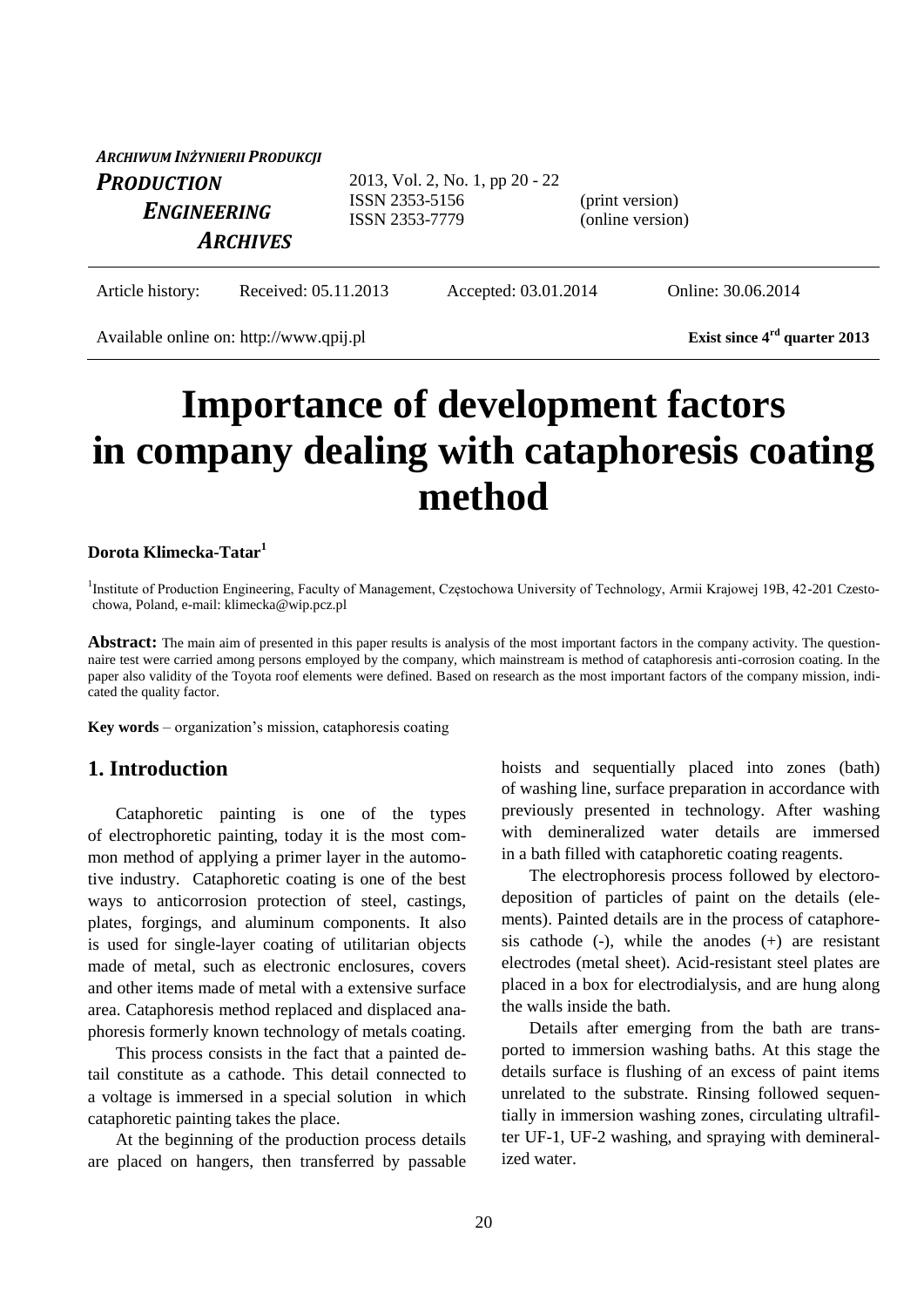The extensive washing system provides to paint huge savings and also allows to receive coating without streaks and stains. After washing tags with details that have been drip of residual water are transferred onto the conveyor and then transported to the dryer, where the details are drying at a high temperature of 160 - 190°C. Details after drying are cooling on the conveyor hangers and then unloaded. Finished items are subject to quality control, and then are transferred to storage of finished products, and from there transmitted to the client.

## **2. Technological process**

Cooperation with conglomerates automotive company, is not only a great challenge in terms of mean the high requirements for quality of offered product, but most of all a huge logistical challenge. For such a challenge requires not only adequate staff, but also adequate storage space with the appropriate parties separated zones, storage and issuing of goods.

The stages in the production of anti-corrosion coatings obtained by cataphoresis are as follow:

1. The raw materials storage (surface degreasing reagent, reagents for the surface activation, reagents for painting). 2. The elements for cataphoretic coating storage. 3. The elements transportation using pallet truck to the suspension position. 4. The elements hanging on the traverses and the control of elements. 5. Transport of suspended elements on the production line. 6. The reagents download from the magazine. 7. Spray degreasing (HENKEL reagent) 8. Immersion degreasing (HENKEL reagent). 9. Immersion washing. 10. Surface activation (HENKEL reagents). 11. Zinc phosphating with passivation (HENKEL reagents without chromium). 12. Immersion washing with demineralized water. 13. Spray washing with demineralized water. 14. Cataphoretic or anaphoretic coatimg (waterborne paint without lead or other heavy metals). Reagents and solutions BASF Coatings AG: Cathoprime QT82-9436 Automotive OEM Coatings, details covering with layer ranging from 15 to 40 μm, number IMDS 21795287/1. 15. Cascade rinsing with ultrafilter. 16. Immersion rinsing with ultrafilter. 17. Washing with demineralized water. 18. Details drying of the residual rinse water. 19. The coating three-stage drying in the electrical dryer with infrared radiations. 20. Transportation to the position of removing items from the traverses. 21. The product final control. 22. Packages download from the magazine. 23. Packing. 24. Transportation of finished product using a forklift to finished products storage. 25. Storage of finished products.

# **3. Experiment**

In a BOST study carried out in company dealing with anti-coorisive coating. The question was concerned on the factors which in employees opinion is the most important elements in the operation of the company (LIKER J.K. 2005, BORKOWSKI S. 2011, BORKOWSKI S. 2013, ROSAK-SZYROCKA J. 2013). In the survey was selected five factors, which the workers have attributed to the appropriate assessment on a scale of 1 to 5, where a score of 5 defined the most important element. These factors include: the quality (JA), costs (KO), lead time (CR), work safety (BP), morale of the crew (MZ). The study included twenty eight employees work for company, which mainly deals with the method of applying a cataphoresis anti-corrosion coatings.

## **4. Results and disscusion**

Based on the survey: comparison of assessment validity of the factors from roof of Toyota's House area is performed. The percentage structure of those factors presented in Tables 1. In this chapter range of factors' affecting on the increase in the products value and meet customer expectations (GRIFFIN R.W. 1996, FOLTYN H. 2009).

From Table 1 showing the factors' importance for the assessment 1 can be deduced that the largest number of votes has moral of the crew factor (MZ) with the number 53.6% of votes and factor costs (KO) 28.6% of votes.

The lowest number of assessments received a quality factor (JA), only 7.1% of the votes. However, none of the respondents the safety factor assessed at this level and it has received 0% of votes. A series validity in this case should be recorded as follows:

 $MZ > KO > CR > JA > BP$  (1)

The assessment 2 was the most frequently indicated, in the case of costs factor (KO), up 39.3% of the